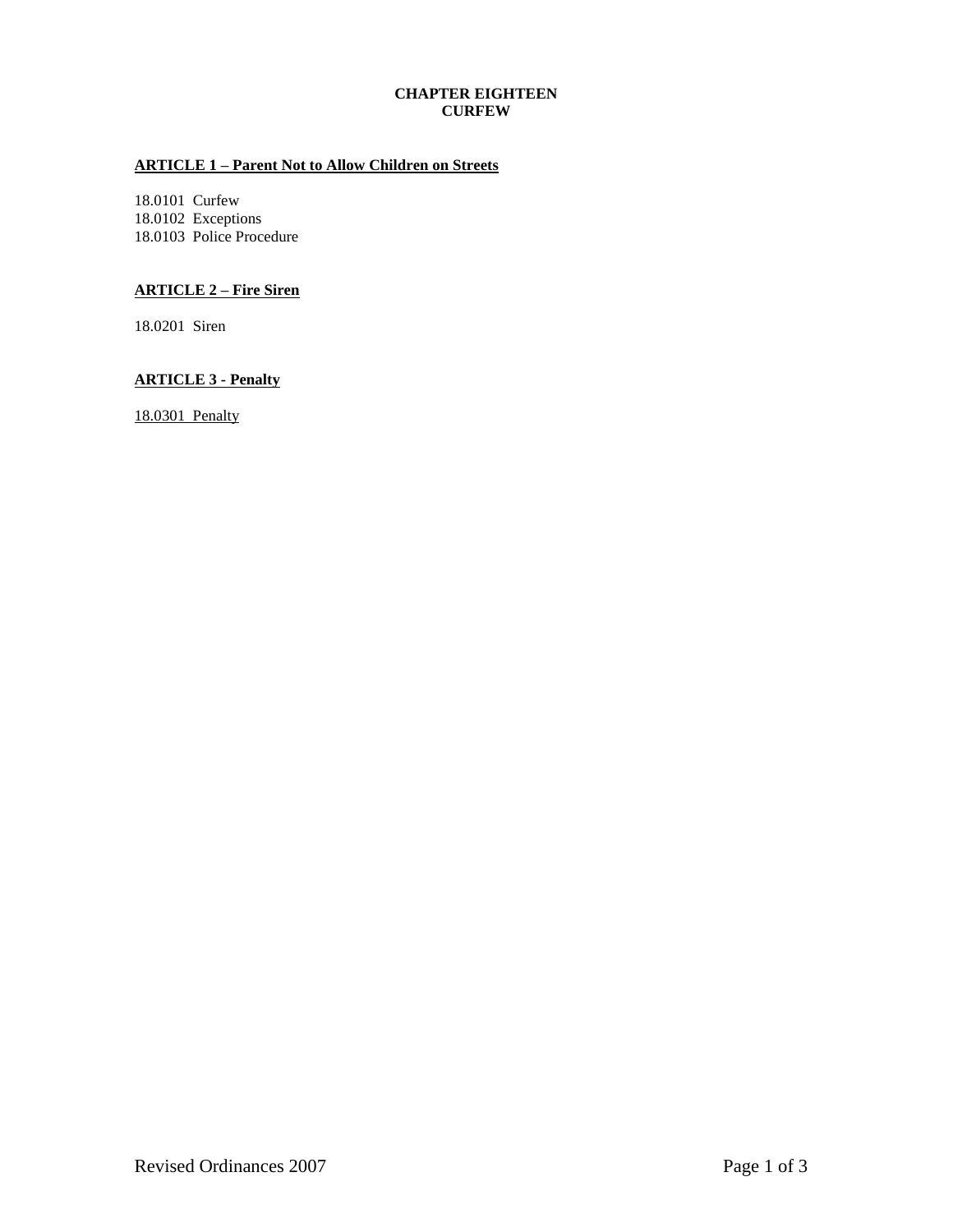### **CHAPTER EIGHTEEN CURFEW**

### **ARTICLE 1 – Parent Not to Allow Children on Streets**

#### 18.0101 Curfew

No parent, guardian or other person having the legal care and custody of any person under eighteen years of age to allow or permit any such child, ward or other person under such age to go or be or loiter or remain in or upon any of the streets, alleys or public places in the City of Cando within the hours named and prohibited in this ordinance unless there exists a reasonable necessity therefore.

1. It is unlawful for any child fourteen years of age or less to loiter, idle, wander, stroll, play on or upon or drive or ride about in a vehicle or be in or upon the public streets, highways, roads, alleys, or public buildings, places or grounds between the hours of ten p.m. and five a.m. on any weekday, Monday through Thursday.

2. It is unlawful for any child fifteen years of age or less to loiter, idle, wander, stroll, play in or upon, or drive or ride about in a vehicle or be in or upon the public streets, highways, roads, alleys, or public buildings, places or grounds between the hours of ten-thirty p.m. and five a.m. on any weekday, Monday through Thursday.

3. It is unlawful for any child sixteen years of age or less to loiter, idle, wander, stroll, play in or upon, or drive or ride about in a vehicle or be in or upon the public streets, highways, roads, alleys, or public buildings, places or grounds between the hours of eleven p.m. and five a.m. on any weekday, Monday through Thursday.

4. All of the foregoing curfew times and limitations shall be extended one hour to the age groups enumerated above on the evenings of Friday, Saturday, and Sunday and during the summer months commencing on June 1<sup>st</sup> and ending on August 31<sup>st</sup> thereof.

#### 18.0102 Exceptions

Provided that this ordinance shall not apply to any person accompanied by a parent or guardian, or other proper legal custodian; or to any person engaged or employed in any lawful business or occupation requiring him to be in or upon the streets, alleys or other public place or thoroughfare of the city during such time, or to any person going to or from such business or occupation, or to persons having a written order or permit from parents or guardians or other proper legal custodian dated as of the date when found in or upon the streets, alleys, public places or thoroughfares of said city, or to persons in the performance of an errand or duty directed by such parent, guardian, or other legal custodian.

This chapter does not apply to a child in attendance at or traveling between that child's home and a place of legitimate employment or an event or activity sponsored by or associated with school, church or similar organization, or an organized sporting, political, theatrical, or other like event or activity within thirty minutes of the end of the work shift or the conclusion of the event or activity.

It is unlawful for any parent or guardian to permit or by inefficient control allow a violation of this chapter by a child in his or her custody or control.

#### 18.0103 Police Procedure

A police officer that has probable cause to believe that a child is in violation of this chapter shall take such child to the police station where the child's parents or guardian shall be immediately contacted. If after this contact there is still probable cause to believe that the child was violating this chapter, the child shall be held until the parent or guardian comes to take the child home. When the parent or guardian arrives, he or she must be given a copy of chapter. If no parent or guardian has arrived within two hours, the child shall be turned over to the juvenile authorities until a parent or guardian can take custody.